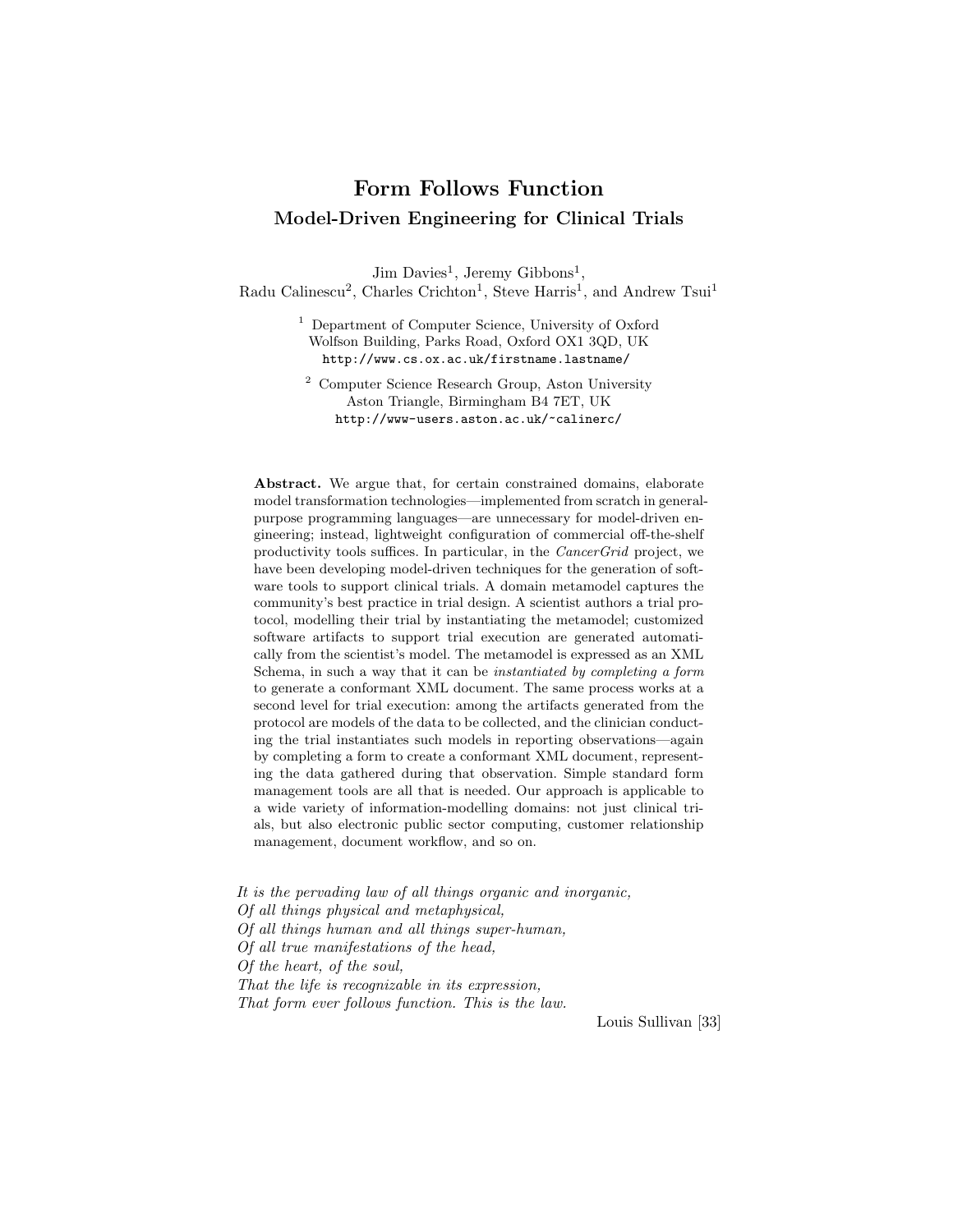## 1 Introduction

Randomized controlled trials are considered to be the 'gold standard' for experiments in medicine. They provide the most reliable evidence supporting or refuting a scientific hypothesis, such as that 'treatment  $X$  cures more patients suffering from disease  $D$  than does treatment  $Y'$ . An experiment is designed: treatment regimes  $X$  and  $Y$  will be specified; patients suffering from disease  $D$ will be recruited; recruits will be stratified into groups with similar relevant characteristics, based on factors such as age, gender and lifestyle; patients within each group will be allocated at random to treatment  $X$  or treatment  $Y$ ; the results will be analyzed to determine whether or not the difference in effect of the treatments is statistically significant. So far, so good.

From a software point of view, a clinical trial is largely an exercise in data management: observations have to be specified, collected, recorded, integrated, and analyzed. But the software engineering aspects of setting up and running a clinical trial are not trivial. Two particular problems that we will address involve data integration and tool generation.

The data integration problem occurs because medical researchers want to be able to combine the results of multiple trials, a process known as meta-analysis. It is often the case that a single trial in isolation does not have adequate statistical power to yield a robustly significant conclusion. Nevertheless, if sufficiently many trials have been conducted, investigating sufficiently similar hypotheses and collecting sufficiently similar data, it may be possible to pool the results to greater effect: "... the drug Tamoxifen—an oestrogen blocker that may prevent breast cancer cells growing—was the object of forty-two studies world-wide, of which only four or five had shown significant benefits. But this did not mean that Tamoxifen did not protect against breast cancer. When we put all the studies together it was blindingly obvious that it does..." [34]. In other situations, the meta-analysis aims at evaluating new hypotheses that are formulated long after the completion of the trials that originally collected the data involved—in this case, data from trials investigating quite different hypotheses may be integrated.

Either way, for meta-analysis to be possible, it is necessary to capture and curate metadata expressing the 'semantics' of the data; only then is it possible to determine whether data collected in different trials are commensurate, and if so, how to relate them. For example, when measuring blood pressure, it is not enough to record a pair of numbers, or a pair of pressures, or a pair of measurements in mmHg, or even to indicate that these represent systolic and diastolic pressure; it is also necessary to know how that data was collected (at rest, or after five minutes on a treadmill?), and maybe factors such as who collected it (in the clinic by a professional, or at home by the patient?) and how recent and reliable it is. This semantic metadata is an essential part of the context of the data, and logically forms part of the model of the trial—alongside more syntactic metadata such as the name of the trial and the types of data items.

As for tool development, standard practice in clinical trials management these days is to pass a textual document containing the trial protocol over to database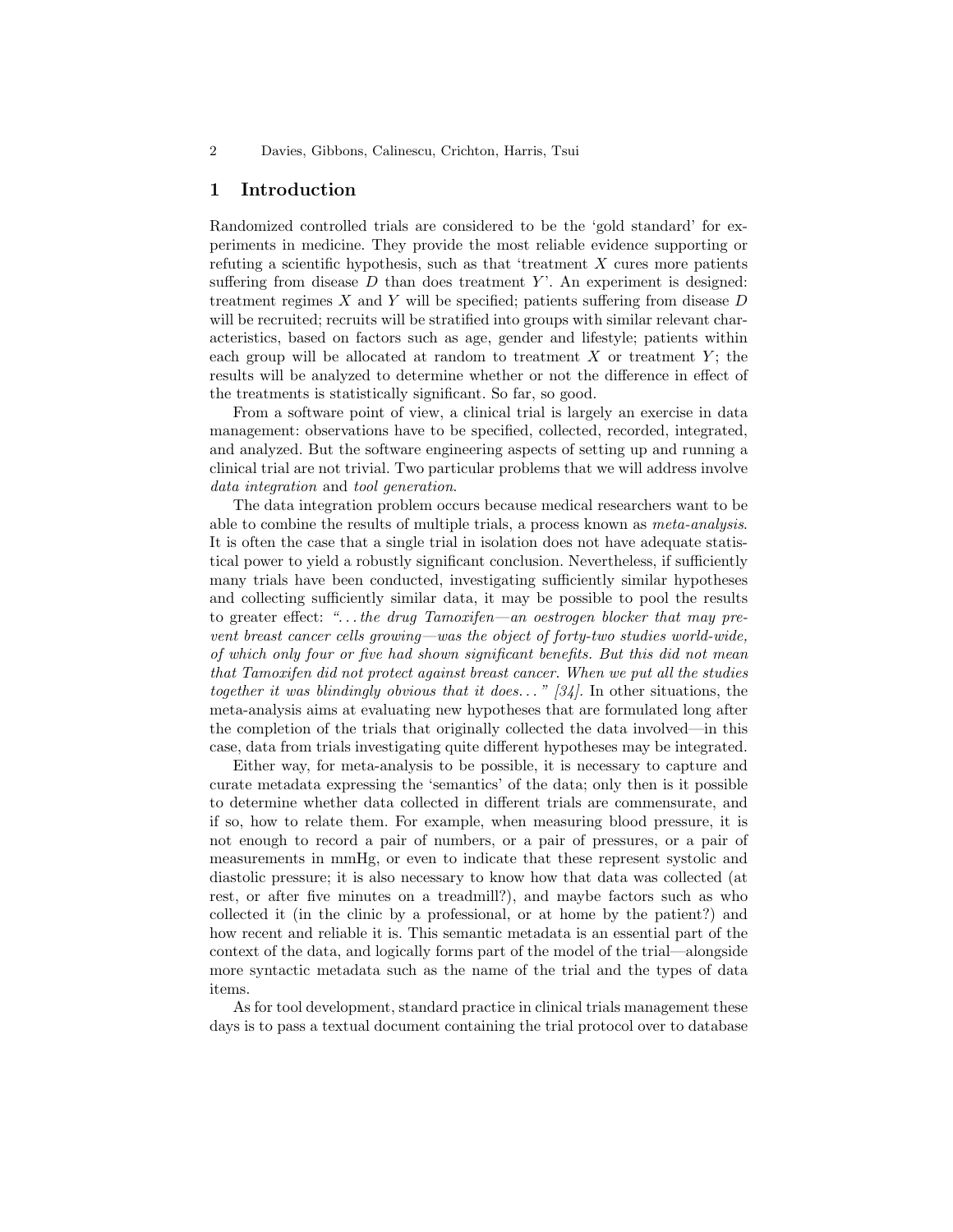programmers in the clinical trials unit, or to consultants from a trials management software provider, who will use it as guidance in manually configuring an information management system for this particular trial. This practice causes numerous problems. Firstly, it induces delays: it is usually the case that some to-ing and fro-ing is needed between the database programmers and the medical researchers to get the details right, but the medics are too busy to respond immediately, and the start of the trial is often delayed because the software is not ready. Secondly, it is costly. This is not such a problem for a big 'phase III' trial for measuring effectiveness of a treatment: this will have thousands of participants and a stable design, so the software development will form only a small proportion of the overall cost, and anyway such a trial is likely to be commercially funded rather than run on a shoestring. But it certainly becomes a problem for 'early-phase' exploratory studies, which are much smaller, more dynamic, and poorly funded. Thirdly, it is not uncommon for an early-phase trial protocol to undergo changes during the execution of the trial, requiring adjustments to software components of the associated trial management system; current practice is to implement these changes through manually modifying the underlying code, running the risk of introducing software bugs when the system is in production use. And finally, bespoke database design on a per-trial basis is unlikely to promote the consistency and interoperability needed for meta-analysis.

All four of these generation issues could be addressed if the development of the software tools needed to support trial execution could be automated. Fortunately, there is essentially enough information in the trial protocol—which needs to be written anyway, not least for the purposes of regulatory approval to completely determine the relevant software artifacts, either from scratch or by configuring more generic components. If the protocol were written in a more structured format—that is, as a formal model, rather than merely a textual description, of the trial—then both the prose and the code could generated from it by suitable processing, and any adjustments required because of changes to the trial protocol can be made without risky manual intervention at the level of code. Moreover, as we have seen, the annotation of the data descriptions in the trial model with semantic metadata will make that model doubly useful, as a basis for supporting meta-analysis in addition to being a specification for a software system.

In other words, clinical trials management is crying out for a model-driven engineering (MDE) approach.

### Contribution

Our main contribution in this paper is a demonstration that model-driven engineering need not involve the modeller—who is ideally a domain expert rather than a developer—in 'programming' in a textual or graphical notation; rather, in certain constrained domains, the modelling task is sufficiently formulaic that it can be conducted simply by completing forms. Our argument is illustrated by way of examples drawn from clinical trials management; but we also discuss its applicability to other information domains, such as electronic government. In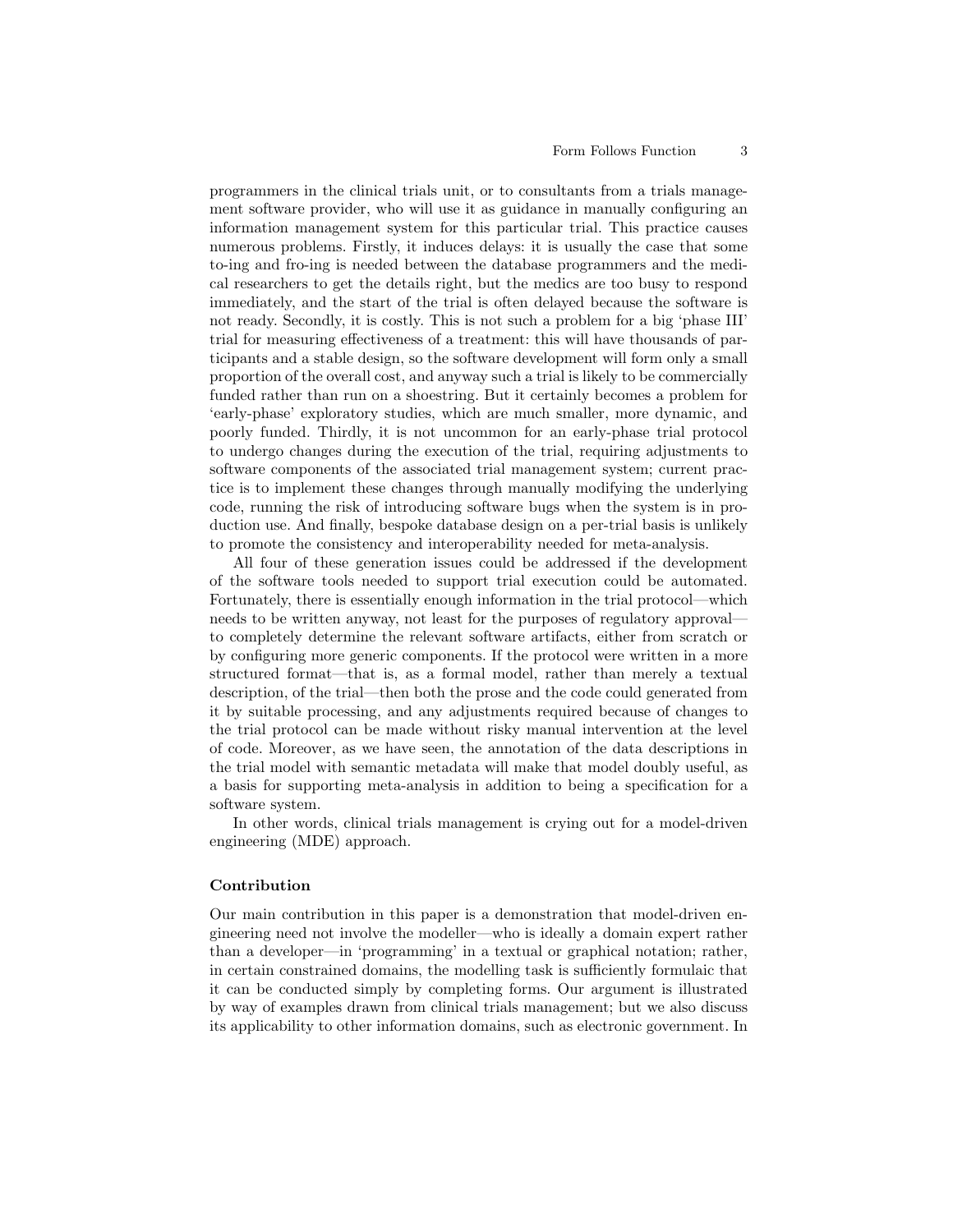this paper we focus on the model-driven aspects of the problem; data integration is discussed in a companion paper [12].

# 2 The CancerGrid Project

The CancerGrid project [7] was instigated to address the twin problems of interoperability and generativity in clinical trials, taking a model-driven approach to the development of trials management tools. It was funded in the first instance for three years from 2005 by the UK Medical Research Council, with the involvement of five UK universities: Cambridge (specializing in oncology), Oxford (software engineering), University College London (semantic modelling), Birmingham (clinical trials management), and Belfast (telemedicine). Oxford University Software Engineering Programme and the Cancer Research UK Cambridge Research Institute have been continuing the work.

An early activity of the project was the reification of the *Consolidated Stan*dards of Reporting Trials (CONSORT) statement [27] as a domain model. The CONSORT statement is a widely-adopted checklist of thirty-two items, intended to capture best practice in reporting clinical trials: name, date, sponsor, unique unique trial number, target recruitment size, randomization protocol and stratification variables, eligibility criteria, case report form structure, clinical interventions, and so on. We expressed this checklist as a class model of well-designed trials; this model is described in detail in a technical report [19], and the principles behind the model discussed in a companion paper [12].

An intriguing aspect of the CancerGrid approach is the parallels it reveals between the 'design-time' and 'run-time' stages in the lifecycle of a trial. In the first stage, a scientist is designing a trial protocol, following the guidelines set out in the CONSORT statement; in the second stage, a clinician is conducting a trial, following the guidelines set out in the trial protocol. Both cases involve instantiating a schema: the trial protocol instantiates the CONSORT class model, but it determines schemas for data collection and reporting at significant events during the trial, which are themselves instantiated by the clinician when entering data. We therefore call our model of the CONSORT statement the metamodel, because each protocol that instantiates it is itself a model of a particular trial. This parallel is discussed in more detail in Section 4, where the workflow of trial design and execution is presented.

Much of the interoperability requirement pivots on some kind of consensus on—or at least, machine-processable documentation of—the common data elements (CDEs) being recorded. There can be no magic here: if two trials have collected incompatible data, or one of them has provided insufficient metadata to determine compatibility, then their results cannot usefully be integrated. On the other hand, it is very difficult to arrange for prior universal agreement on compatible data elements across a large, heterogeneous, and long-lived community.

The approach to this dilemma that we have taken on the CancerGrid project is realist rather than idealist. We have developed tools to support communities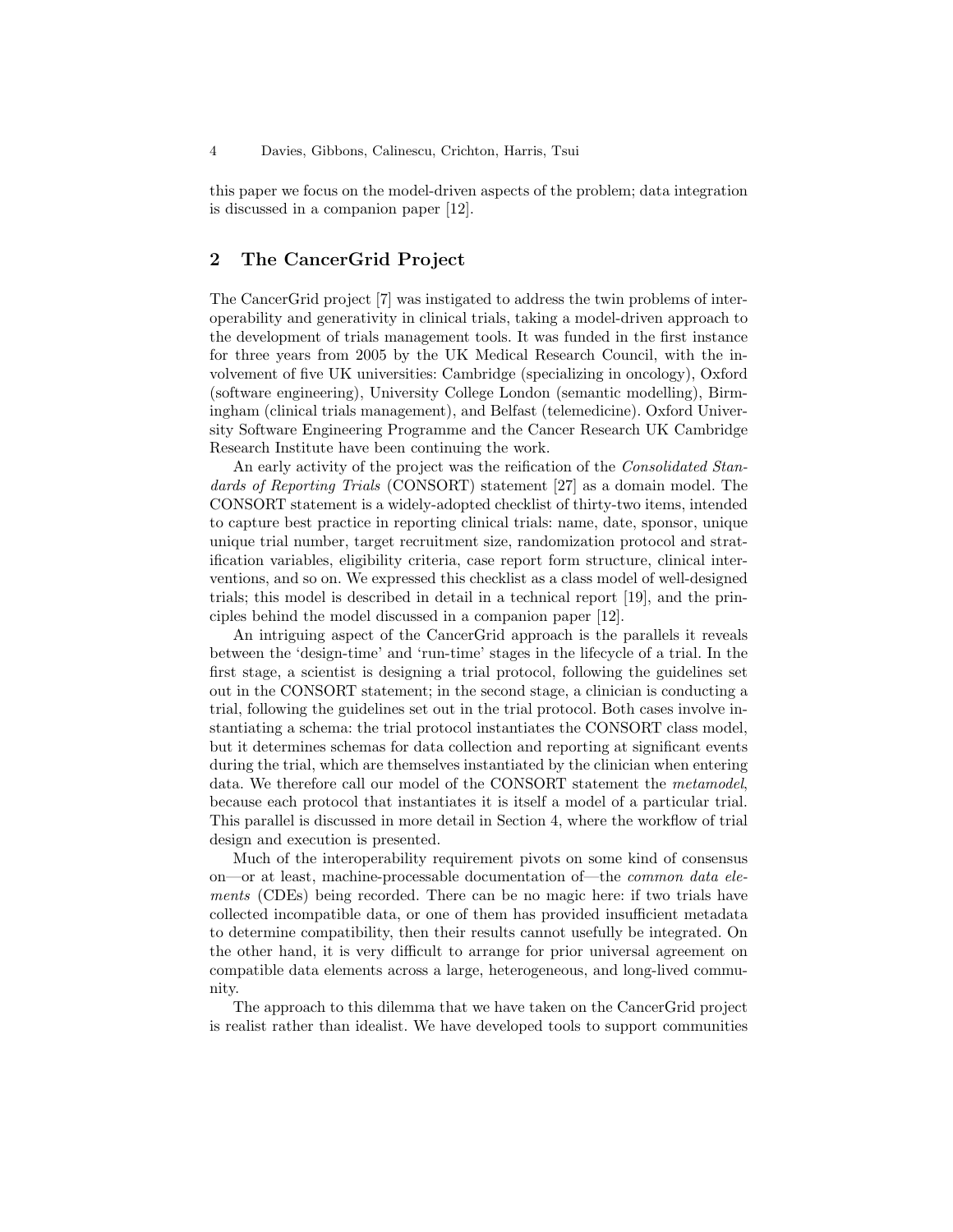in deciding on, recording, and disseminating data standards; but there is no need for all parties to commit to using the same standard. We have developed the CancerGrid Metadata Registry (cgMDR) [8], an open-source implementation of the ISO 11179 metadata registry standard [20]. This is robust enough for widespread use—it is currently being adopted by the US National Cancer Institute (http://www.cagrid.org/display/MDR/), for example—while still being lightweight enough for individual trials units to install their own copy to support local practice and customization. Data elements (for example, 'blood pressure on induction into study, measured at rest') are curated in the metadata registry, and referenced in the trial protocol; the metadata reference is preserved in the software artifacts generated from the protocol—data entry forms, database schemas, spreadsheets, and so on—ensuring that all the data maintain their semantic annotations throughout their journey through the system.

As the name suggests, the original plan in 2005 was to use the then-emerging 'grid' technologies as a basis for the implementation. This turned out to be impractical: the toolkits were relatively unsophisticated, requiring considerable programming effort to duplicate the functionality of applications that were already available to our target users; moreover, 'grid computing' in the sense of largescale computational or storage clusters is not relevant to this particular problem. The development activity was thus refocussed upon the production of software that worked to extend and configure applications that are widely used and available within the UK National Health Service (and, indeed, throughout government and industry): specifically, Microsoft Office and SharePoint Server. The project's focus upon the requirements of clinical researchers, and the recognition that these requirements can be met partly through the (automated) enhancement and configuration of office productivity applications, has led to changes in attitudes. As one team member put it: "We used to be hung up on open source; now we're really focussed on open standards."

Also as suggested by the name, the initial focus was on cancer clinical trials; the first validations were on three breast cancer trials [28, 29, 16]. The tools have also been demonstrated in an Anglo-Canadian cancer clinical study, in which clinical data and tissue sample metadata from five centres were integrated automatically on the basis of declared semantics in cgMDR, allowing an analysis across 4000 samples that would have been impractical under existing approaches; and in a proof-of-concept usage on the US Veterans' Health Administration Cooperative Studies Program, where forms have been generated for serious adverse event reporting in a rheumatoid arthritis study that allow the incorporation of metadata directly from the US National Cancer Institute Thesaurus.

Current applications of the CancerGrid approach include: Accelerating Cancer Research Using Semantics-Driven Technology [3], funded by Microsoft Research, exploring the extension from phase III to early-phase studies; Evolving Health Informatics [14], funded by Research Councils UK, working with colleagues in the Centre for Clinical Vaccinology and Tropical Medicine at the University of Oxford to demonstrate applicability to infectious disease control; Hospital of the Future, aiming to improve patient outcomes through information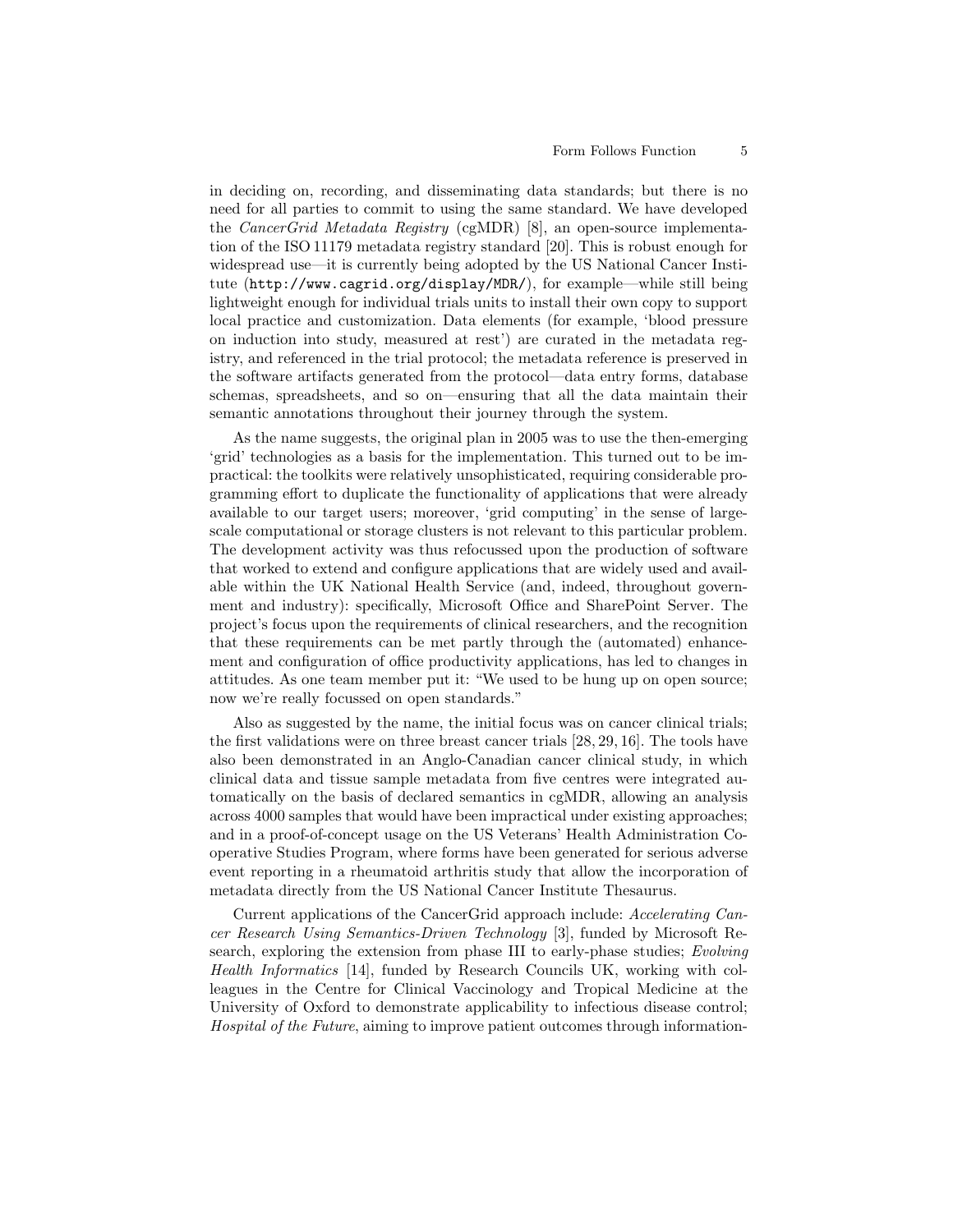driven management; the Data Support Service, funded by the UK Medical Research Council (MRC), to retrospectively catalogue the data collected in some of the MRC's valuable long-running studies; and the Union of Light-Ion Centres in Europe, funded by the European Union Seventh Framework Programme, to curate experimental results in particle therapy.

# 3 Forms-Based Model-Driven Engineering

The Object Management Group's Model-Driven Architecture [26] aims to raise the level of abstraction in software development, by separating higher-level specifications of system functionality from lower-level descriptions of the implementation of that functionality on a particular platform. Platform-independent models (PIMs) abstract away from technical details of implementation, such as representation in terms of CORBA objects or SOAP-based web services; these technical details only appear in platform-specific models (PSMs). The transformations from PIMs to PSMs (and for that matter, between PIMs and between PSMs) might be fully automated, or might require some degree of human intervention.

Models must be expressed in some structured notation, such as UML or XML. The construction of models has a number of benefits over going straight to code. Firstly, a higher-level PIM is, presumably, simpler than a lower-level PSM, being less cluttered with details; this makes it easier to analyse, to test, and to reason about. Secondly, the effort involved in constructing and refining PIMs may be amortized over multiple PSMs, encouraging investment in reusable assets. And thirdly, interoperability between systems can be more clearly specified in terms of PIMs, with integration mechanisms consequently inferred from PSMs. If all one has is code, then all one can do is to execute it; whereas higher-level models may be put to multiple uses.

The approach to model-driven engineering taken in the CancerGrid project is a document-centric one: data models as document schemas; entities as conformant documents; authoring as form completion; and model transformations as schema mappings. Moreover, there is a pleasing symmetry between design-time and run-time activities: the former consists of constructing a system model as a document that conforms to a domain metamodel, the latter consists of recording an event as a document that conforms to a data model, and both involve instantiation via form completion. This view is perhaps not a universally appropriate approach to model-driven engineering—more complex modelling notations might not be readily viewed as document formats, and form-filling might not be the most convenient way of authoring models in such notations—but it works in restricted domains, and in particular in clinical trial design.

In a way, we are heading in the opposite direction to that taken by the Executable UML camp [23]. Rather than thinking of models as programs written in a high-level programming language, we think of them as plain data; the programs are simple generic interpreters of this data, written once and reused many times. For example, the trial metamodel is manifested as an XML Schema, and the 'trial designer' application is simply an off-the-shelf tool (in our case, Microsoft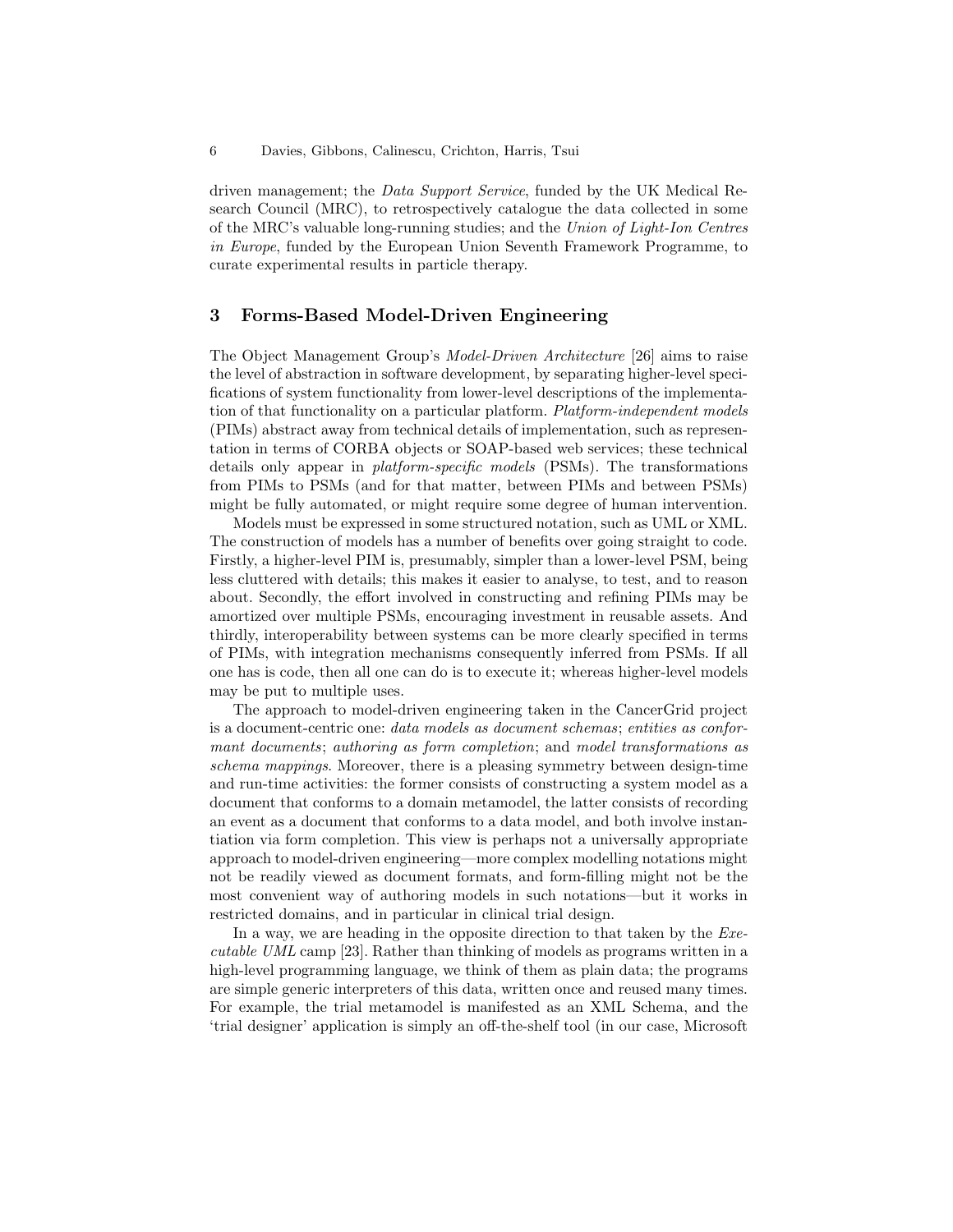InfoPath) that allows a scientist to design a trial by completing a form derived from that schema. In this sense, we are following Brooks' advice [4]: "Show me your flowchart and conceal your tables, and I shall continue to be mystified. Show me your tables, and I won't usually need your flowchart; it'll be obvious", or, as later pithily paraphrased by Steele [31]: "Smart data structures and dumb code works a lot better than the other way around."

# 4 Implementation Approaches

The general principles of data models as document schemas, entities as conformant documents, authoring as form completion, and model transformations as schema mappings can be realized in a variety of ways. Our current implementation uses an off-the-shelf product for form-filling—namely Microsoft InfoPath [24], an application that supports the design and completion of XML-based data entry forms, forming part of the Microsoft Office productivity suite. This has turned out to be the approach most attractive to our target audience of medical researchers and clinicians, because they are all familiar with the Microsoft Office interface, and they all have the software pre-installed on their desktop computers. This approach is described in Section 4.1. However, the general principles are in no way tied to this particular realization, and in Section 4.2 we briefly discuss an alternative implementation approach constructed from first principles.

### 4.1 Off-the-Shelf Implementation



Fig. 1. The forms-based workflow of clinical trial design and execution; icons denote artifacts, and solid arrows denote transformations between artifacts

The workflow entailed by trial design and execution is illustrated in Figure 1. The steps involved are expanded below, and illustrated by means of a paediatric vaccinology study in Kathmandu [13] that we are currently supporting.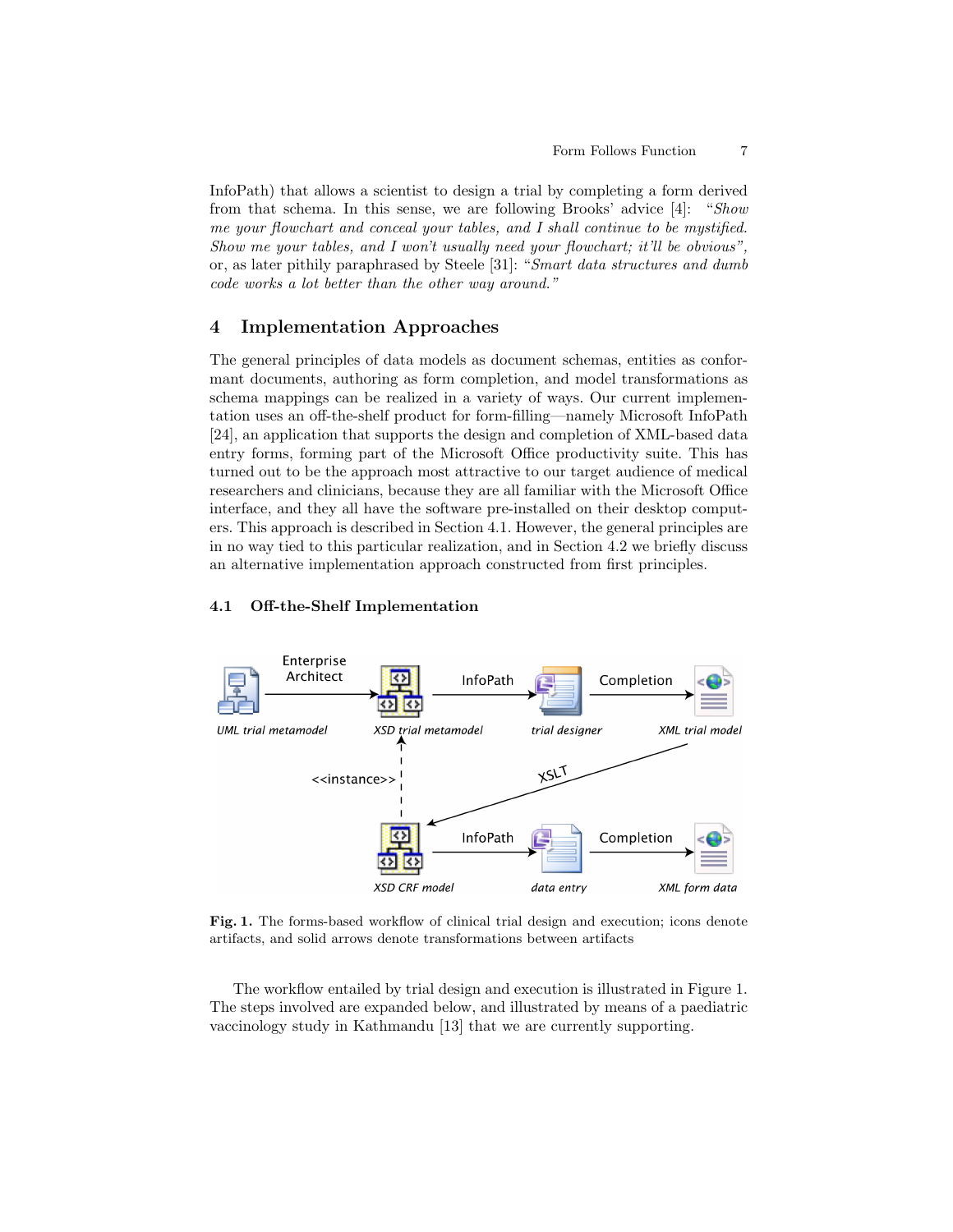First, representatives of the data community design a metamodel of the kinds of experiment in which they are interested, capturing the design in the form of an XML schema; this may be done once and for all, or more realistically, it is subject to relatively infrequent updates. In our case, the general discussion had already taken place in the medical research community, resulting in the existing CONSORT statement [27], which has remained stable for over a decade. We expressed the CONSORT metamodel as a UML class model, and exported the metamodel as an XML schema. This metamodel is quite elaborate, but is partitioned into packages defining trial description, patient eligibility, randomization, treatments, case report forms and form controls, and security policy; a fragment representing form controls is shown in Figure 2. This aspect of the CancerGrid philosophy is described in more detail elsewhere [12]. (In addition, but also once and for all, we developed a number of trial-independent software artifacts, such as generic randomization and case report form management web services. And of course, we are exploiting off-the-shelf applications such as InfoPath and Share-Point.)

Second, a medical researcher planning a clinical trial designs the trial protocol. The trial designer application that they use to do so is just InfoPath configured with the trial metamodel. Designing a trial amounts to completing the forms that InfoPath presents; the result is an XML document modelling this particular trial that, by construction, conforms to the schema from the first step—and hence also to the CONSORT statement. (In contrast, CONSORT conformance is not guaranteed with the current practice of writing the protocol in plain English.) Figure 3 shows a screenshot of InfoPath being used to design a case report form for recording study participant registration; the highlighted element is the 'study group' (a three-way enumeration) into which the participant is placed, and a version of the underlying XML representation of this piece of the form, heavily edited for space and readability, is shown in Figure  $4(a)$ .

Third, the XML document recording the trial protocol determines numerous software artifacts relating to the trial: clinical interventions, datasets and collection procedures, software configurations for services such as randomization and validation, documentation, and so on. Each trial-specific artifact essentially instantiates the template for such artifacts included in the metamodel—hence the dashed realization arrow in Figure 1 stereotyped ' $\langle$  instance $\rangle$ ', in a slight abuse of notation. (To avoid clutter, the only trial-specific artifact shown in the figure is the model of a case report form (CRF). Other artifacts are also models, but may be models of entities such as services, documents, or workflows, rather than of forms.) The specification of each artifact is obtained by traversing the XML document, extracting the corresponding parts, and transforming them into the appropriate format: XML Schema, XSL Formatting Objects, WSDL, and so on. Traversal, extraction, and transformation is specified as a collection of XSLT stylesheets, written once only, for all trials based on the same version of the metamodel. In particular, the data to be collected by the clinician conducting the trial—and hence the structure of the form on which this data is recorded is specified by an XML schema. The data manager in the trials unit generates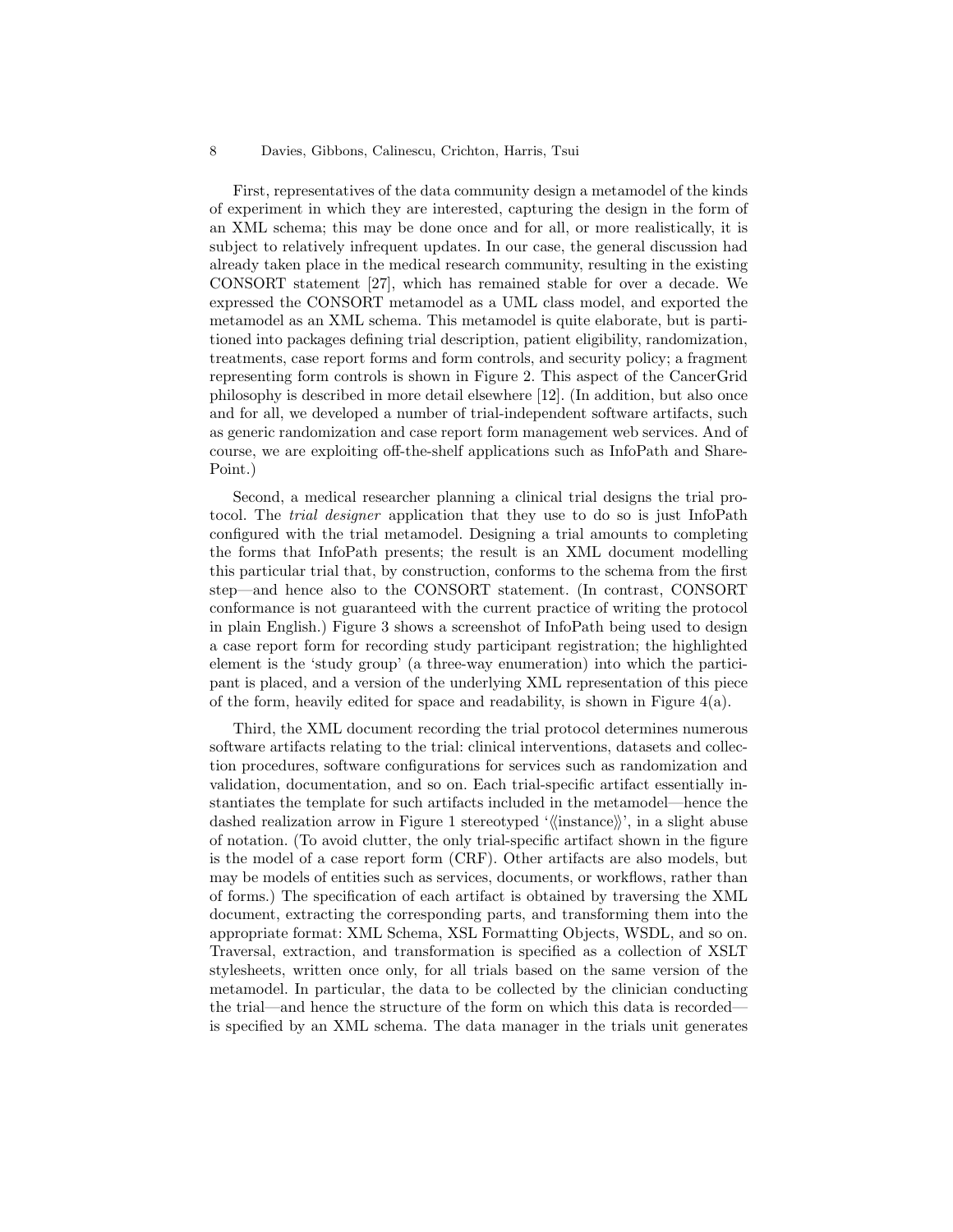

Fig. 2. UML class model of the Form Control package of the CancerGrid metamodel

all these artifacts automatically, and deploys them in the unit's web portal for access by clinicians. Continuing the example, the XML defining the participant study group is used to generate an XML Schema for the data that should be collected; the corresponding portion of that schema, again heavily edited for readability, is shown in Figure 4(b).

Finally, the clinician in the unit running the trial conducts a consultation with a participant in the trial, makes some clinical observations, and needs to record the data so obtained. The *data entry* application that they use to do so is just InfoPath configured with the model of the relevant data. Data entry amounts to completing the form that InfoPath presents; the result is an XML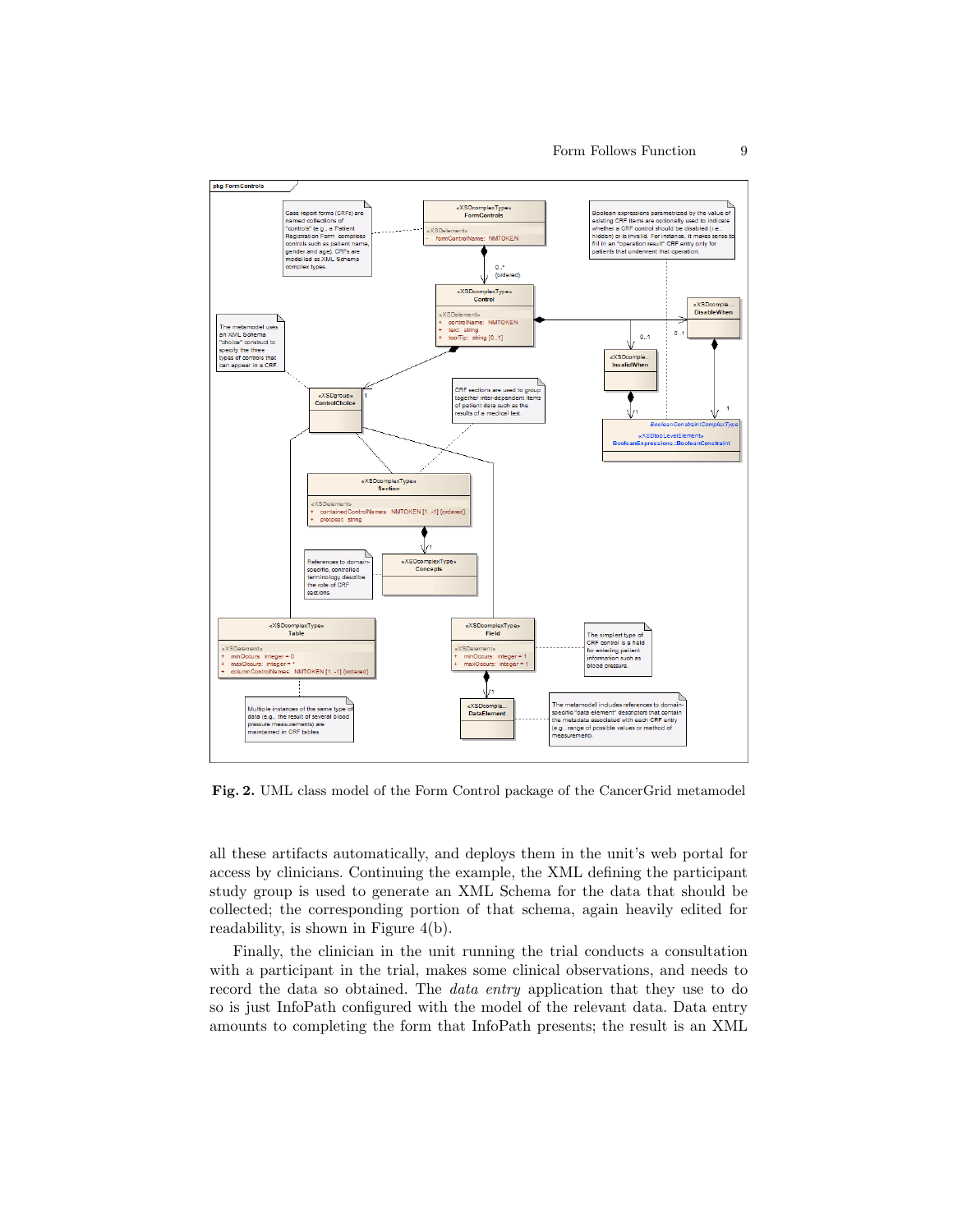|                                                                                                                                                                                                                                                                                                                                                                                             | Metadata                                                                    | Errors                                            | Query Metadata<br>$\overline{\phantom{a}}$ $\times$<br>Free Text Classification                                                                                                                                   |
|---------------------------------------------------------------------------------------------------------------------------------------------------------------------------------------------------------------------------------------------------------------------------------------------------------------------------------------------------------------------------------------------|-----------------------------------------------------------------------------|---------------------------------------------------|-------------------------------------------------------------------------------------------------------------------------------------------------------------------------------------------------------------------|
| Case Report Form Design<br>cancergrid<br>trial designer                                                                                                                                                                                                                                                                                                                                     |                                                                             |                                                   | Controls<br>cgMDR<br>٠<br>study<br>Query<br>Search<br>completed                                                                                                                                                   |
| Trial event: registration                                                                                                                                                                                                                                                                                                                                                                   |                                                                             |                                                   | <b>Results</b>                                                                                                                                                                                                    |
| Intervention codes:                                                                                                                                                                                                                                                                                                                                                                         |                                                                             | ÷                                                 | Able and willing to comply with stud<br>Complete the study as per protocol                                                                                                                                        |
| Insert intervention code                                                                                                                                                                                                                                                                                                                                                                    |                                                                             |                                                   | Informed consent form signed                                                                                                                                                                                      |
| Form control name: register                                                                                                                                                                                                                                                                                                                                                                 |                                                                             | ٠                                                 | Participant Adequate Contraceptio<br>Participant Adverse Event Study D                                                                                                                                            |
| Namespace prefix: register                                                                                                                                                                                                                                                                                                                                                                  |                                                                             |                                                   | Participant Adverse Event Study D<br>Participant Adverse Event While C                                                                                                                                            |
|                                                                                                                                                                                                                                                                                                                                                                                             | Namespace: https://vaccines.comlab.ox.ac.uk/designs/nepal/schemas/register/ |                                                   | Participant Effective Contraception<br>Participant Enrolled in another inter<br>Participant Exclusion Already In Sti<br>Participant Exclusion Unwilling to g<br>Participant Initial Contact Reason                |
| Add and select controls in this table then edit the details for the control below.                                                                                                                                                                                                                                                                                                          |                                                                             |                                                   | Participant SAE Study Centre Awa                                                                                                                                                                                  |
| gender                                                                                                                                                                                                                                                                                                                                                                                      | Gender                                                                      |                                                   | Participant Study Eligibility (Boolear<br>Participant Visit 1 Date                                                                                                                                                |
| register                                                                                                                                                                                                                                                                                                                                                                                    | register                                                                    |                                                   | Participant Withdrawal Last Study<br>Study Subject Routine Vaccination                                                                                                                                            |
| participantnumber                                                                                                                                                                                                                                                                                                                                                                           | Participant number                                                          |                                                   | Study Subject Routine Vaccination                                                                                                                                                                                 |
| studygroup                                                                                                                                                                                                                                                                                                                                                                                  | Study group                                                                 |                                                   |                                                                                                                                                                                                                   |
| englishDOB                                                                                                                                                                                                                                                                                                                                                                                  | English DOB                                                                 |                                                   |                                                                                                                                                                                                                   |
| nepaliDOB                                                                                                                                                                                                                                                                                                                                                                                   | Nepali DOB                                                                  |                                                   |                                                                                                                                                                                                                   |
| participantageweeks                                                                                                                                                                                                                                                                                                                                                                         | Age:                                                                        |                                                   |                                                                                                                                                                                                                   |
| participantageremainderindays                                                                                                                                                                                                                                                                                                                                                               | age remainder                                                               |                                                   |                                                                                                                                                                                                                   |
| englishDateOfEnrollment                                                                                                                                                                                                                                                                                                                                                                     | <b>English Date of Enrollment</b>                                           |                                                   |                                                                                                                                                                                                                   |
| participantcode                                                                                                                                                                                                                                                                                                                                                                             | Participant Code                                                            |                                                   |                                                                                                                                                                                                                   |
| Insert control                                                                                                                                                                                                                                                                                                                                                                              |                                                                             |                                                   |                                                                                                                                                                                                                   |
| Title: Study group<br>Tool tip:<br>Click here to insert expression describing when to disable the control<br>Click here to insert expression describing when control data is invalid<br>Field details<br>Min Occurs: 1<br>The type of the field is determined by a data element:<br><b>Data element</b><br>ID<br>GB-OUCL-823BB725C-0.1<br>Definition:<br>The study group of the participant | Max Occurs: 1<br>٠<br>Preferred name<br>Study group<br>Alternative names:   | ٠                                                 | $\vert \vert \vert >$<br>Use<br><b>Details</b><br>Definition Props/Values<br>Â<br>Code<br>Meaning<br>$2 + 1$<br>2 doses<br>of<br>PCV <sub>10</sub><br>at 6 and<br>14 weeks<br>with 1<br>booster<br>at 9<br>months |
| Field name:<br>Study group                                                                                                                                                                                                                                                                                                                                                                  |                                                                             |                                                   |                                                                                                                                                                                                                   |
| Question text:<br>Study group                                                                                                                                                                                                                                                                                                                                                               |                                                                             |                                                   | $3 + 0$<br>3 doses                                                                                                                                                                                                |
| These may be blank if the data element does not define them.                                                                                                                                                                                                                                                                                                                                |                                                                             |                                                   | of<br>PCV10<br>at 6,10                                                                                                                                                                                            |
| Code                                                                                                                                                                                                                                                                                                                                                                                        | Meaning                                                                     |                                                   | and 14                                                                                                                                                                                                            |
| $2 + 1$                                                                                                                                                                                                                                                                                                                                                                                     | 2 doses of PCV10 at 6 and 14 weeks with 1                                   |                                                   | weeks                                                                                                                                                                                                             |
|                                                                                                                                                                                                                                                                                                                                                                                             | booster at 9 months                                                         |                                                   | with no                                                                                                                                                                                                           |
| $3 + 0$                                                                                                                                                                                                                                                                                                                                                                                     | 3 doses of PCV10 at 6,10 and 14 weeks with no<br>booster                    |                                                   | booster<br>control PCV10                                                                                                                                                                                          |
| control                                                                                                                                                                                                                                                                                                                                                                                     | PCV10 is given in 2 doses at 10 and 11 months                               |                                                   | is given in<br>2 doses                                                                                                                                                                                            |
|                                                                                                                                                                                                                                                                                                                                                                                             |                                                                             | @ 2008-2010 cancergrid, http://www.cancergrid.org | at 10 and<br>11<br>$\left  \cdot \right $<br>Ш                                                                                                                                                                    |

Fig. 3. Using InfoPath to design a case report form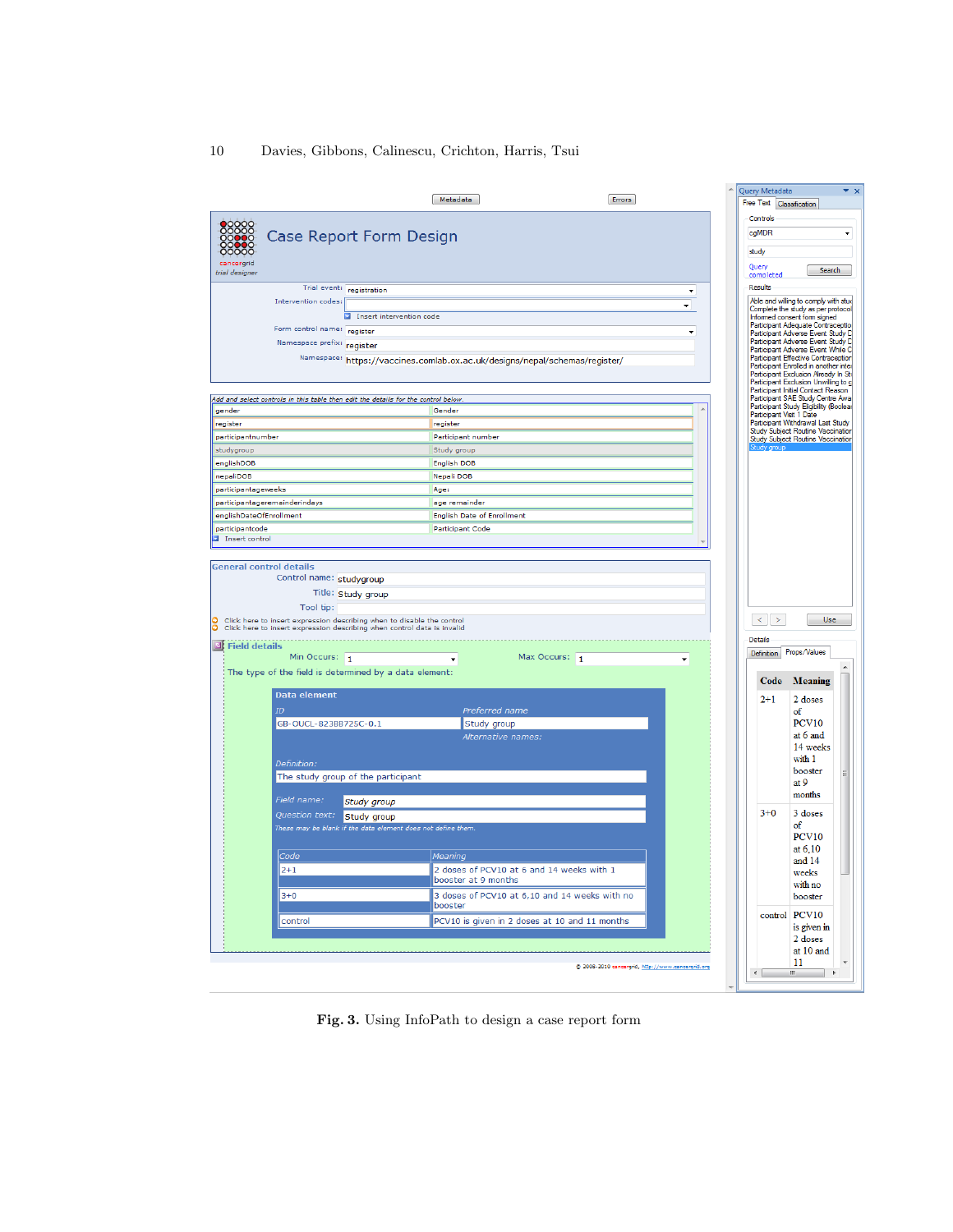```
(a) <controlName>studygroup</controlName>
   <text>Study group</text>
   <minOccurs>1</minOccurs>
   <maxOccurs>1</maxOccurs>
   <data-element>
     <id>GB-OUCL-823BB725C-0.1</id>
     <definition>The study group of the participant</definition>
     <valid-value>
       <code>2+1</code>
        <meaning>2 doses of PCV10 at 6 and 14 weeks with 1 booster at 9 months</meaning>
     \langle/valid-value>
      <valid-value> ... </valid-value>
   </data-element>
(b) <xs:element name="studygroup" type="register:SimpleType_studygroup"/>
   <xs:simpleType name="SimpleType_studygroup"
                   sawsdl:modelReference="GB-OUCL-823BB725C-0.1">
      <xs:annotation><xs:documentation source="definition">
        The study group of the participant
     </xs:documentation></xs:annotation>
      <xs:restriction base="xs:string">
        <xs:enumeration value="2+1" />
       <xs:enumeration value="3+0" />
       <xs:enumeration value="control" />
      </xs:restriction>
   </xs:simpleType>
```
(c) <register:studygroup>3+0</register:studygroup>

Fig. 4. Fragments of XML representing (a) a trial model, (b) a data schema derived from the model, and (c) recorded results conforming to the schema

document recording this event that, by construction, conforms to the appropriate schema from the third step, and which may be stored in an XML database for subsequent analysis and study. In the example, choices for the participant study group are presented as a dropdown list; selection from this list results in the creation of the XML in Figure 4(c).

Notice especially that the execution-time actions of the clinician filing a case report closely mirror the design-time actions of the scientist modelling the trial: both actions are manifested as completion of a form to generate a document that conforms to a certain schema. The actors may play different roles in the overall process, but both are domain specialists rather than software professionals, and for both participants a familiar generic application configured with an appropriate model is a suitable tool.

Notice also a significant benefit of the model-driven approach: the model can be used for other purposes than just 'execution'. For example, as well as the software artifacts derived from a trial protocol, a textual description has to be generated for submission to the relevant regulatory bodies. We have implemented a simple 'reporting tool' to generate such a description.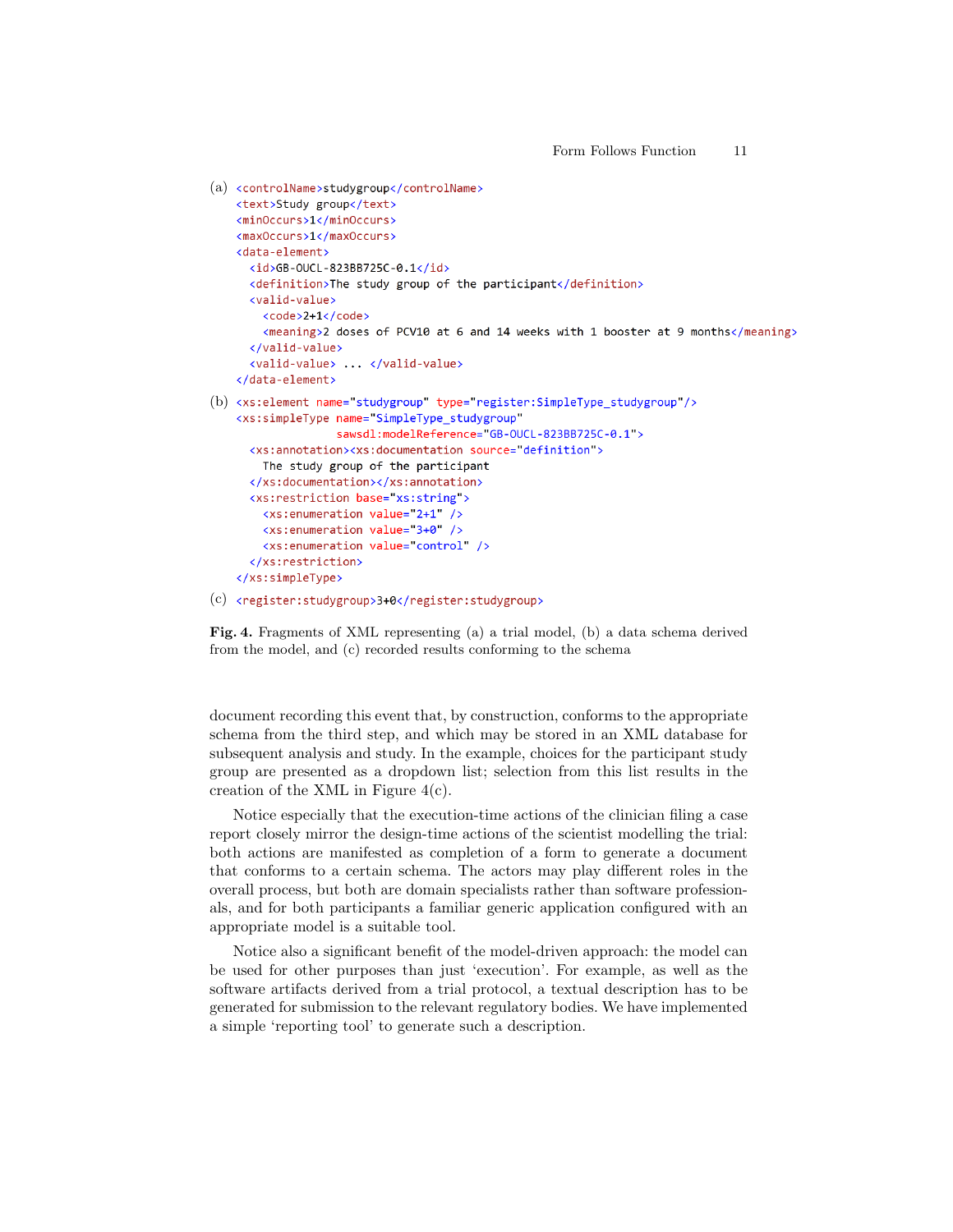### 4.2 Implementation from First Principles

The implementation approach described in Section 4.1 is straightforward and robust (on account of being a simple specialization of a proven off-the-shelf framework), and is attractive to our particular end users (on account of their familiarity with this framework). However, a closed commercial off-the-shelf framework may not be appropriate for all environments; so as an exercise in risk mitigation, we also developed a proof-of-concept implementation from first principles. We present a brief outline here; space limitations preclude a more detailed description.

The thoroughness with which the CONSORT statement specifies the requirements for randomized clinical trials enabled us to develop, once and for all, trial-independent software artifacts for managing clinical trial data. We used generic programming techniques to implement these artifacts as .NET web services parametrized by form models. This specialization of the generic trial services using trial-specific form datatypes is analogous to the configuration of Microsoft InfoPath using form schemas.



Fig. 5. The forms-based workflow of clinical trial service generation; as in Figure 1, icons denote artifacts, and solid arrows denote intermediate transformations

Figure 5 illustrates the workflow involved in generating CRF management services for a clinical trial. The first part—leading to the generation of an XML schema model of the case report form—is identical to the first part of the workflow presented in Section 4.1 (see Figure 1). For the second part of the service generation workflow, the off-the-shelf XML Schema Definition Tool (Xsd.exe) [25] is used to produce a  $C#$  class corresponding to the XML schema model of the case report form—in other words, a  $C#$  model of the form. This  $C#$  CRF model is then used to specialize the generic CRF management service, and thus to obtain the trial-specific CRF management service.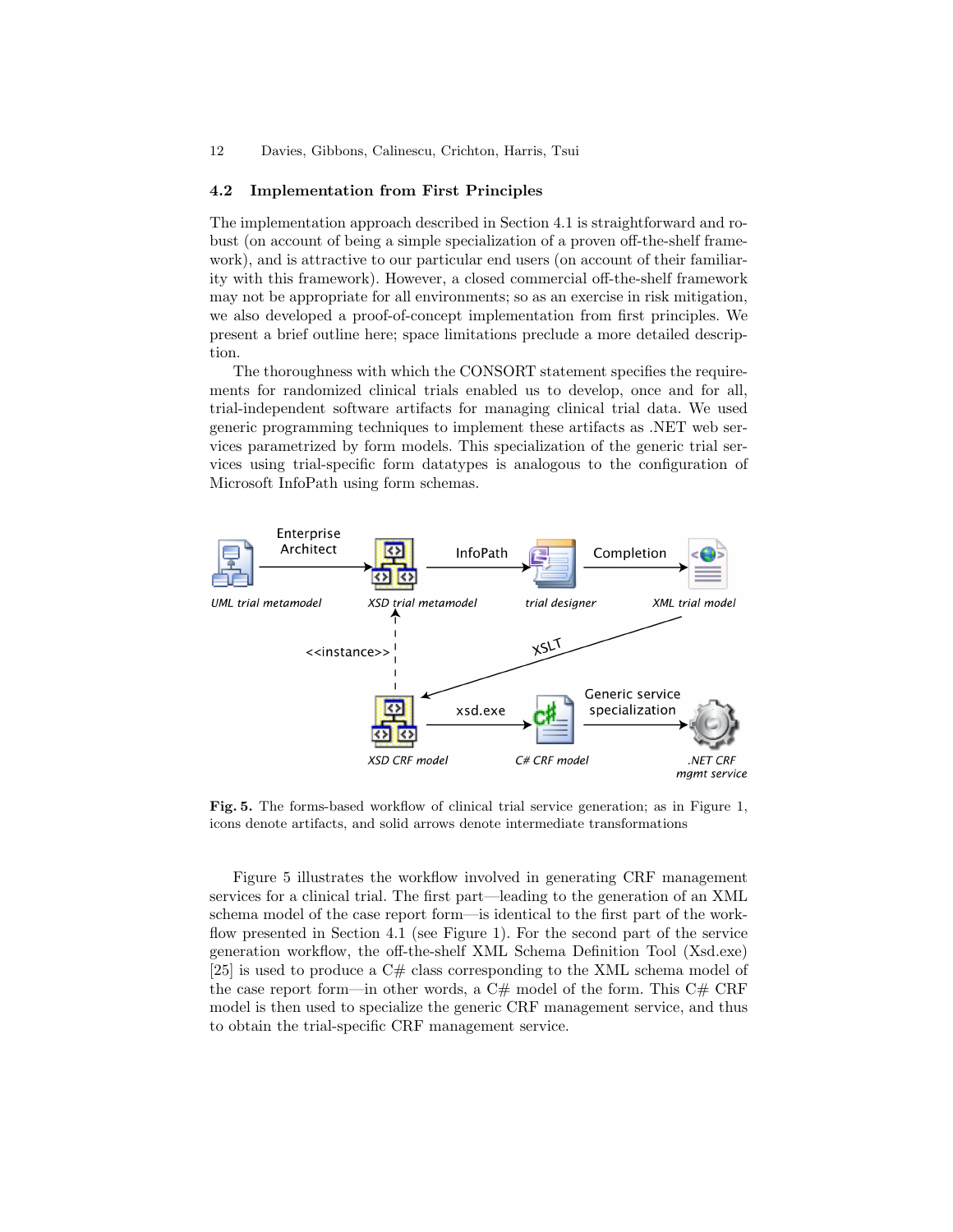The same process is entailed by the generation of other similar run-time artifacts, including services for the management of patients, staff (e.g., clinicians, research nurses and statisticians) and locations (i.e., the healthcare research units involved in the clinical trial). Indeed, the same process could be used at design time as well, for authoring the trial protocol: this could use a generic data entry form completion application, analogous to InfoPath but parametrized by a  $C#$ class rather than by an XSL schema.

# 5 Evaluation

The approach to model-driven engineering of clinical trials management software that we have described—representing data models as document schemas, software artifacts as conformant documents, authoring as form completion, and model transformations as schema mappings—has been validated in a number of experiments, as outlined in Section 2. These have included both highly regular phase III trials and more exploratory early-phase studies; both metadata-only and metadata-plus-data exercises; both prospective data capture and retrospective data cataloguing; and both national and international communities. The results are promising, although still on a small scale; we have in gestation some more ambitious experiments for larger-scale validation.

We have been able to demonstrate, for a wide variety of types of clinical study, that bespoke applications, tailored to specific study designs, can be delivered quickly through the automatic configuration of (relatively) low-cost generalpurpose software, and that the approach can be validated for the purposes of regulatory submissions. Anecdotal evidence suggests that the reduction in development time may range between 20% and 80%, depending upon the organizational context. Based on the early evaluations mentioned in Section 2, it seems that the reduction in licensing costs can be measured in terms of the cost of a Microsoft Office SharePoint Server select license (of the order of £1000, covering arbitrarily many studies) against that for a typical solution based on commercial domain-specific tools (which "would cost in the range of hundreds of thousands of dollars" [17]).

The major benefit of our forms-based model-driven approach is that it enables the domain expert (i.e., the scientist modelling the trial) to take part in the development of the software, reducing the errors and delays that often occur when informal models are interpreted by an IT expert who lacks domain knowledge. Additionally, both the effort to bring a live software system back into line with a new version of a trial protocol, and the risk of introducing defects in doing so, are eliminated almost completely by automating the process. Another (still unexplored, but nevertheless considered) benefit is the ability to use software instances generated from preliminary protocol versions for testing and iteratively improving the protocol, with minimal development effort; in contrast, current practice delays the identification of flaws in the trial protocol until very late in the development cycle.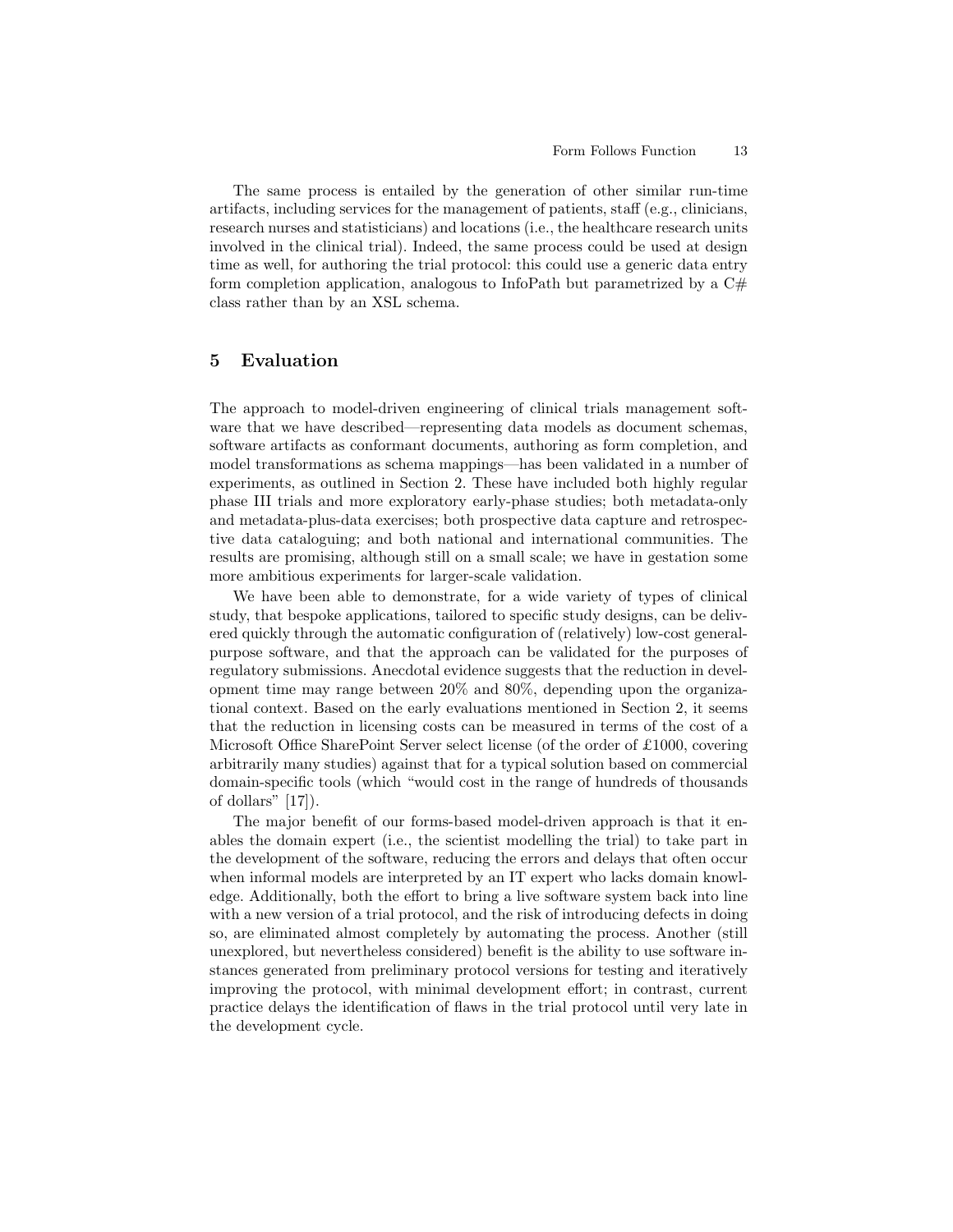# 6 Conclusions

We have described an approach to model-driven engineering for information-rich domains that can be characterized by a domain metamodel. Model-building is a matter of instantiating the metamodel; when the metamodel is sufficiently regular, that process can reduce to simple form-filling, and can be conducted by domain experts with no programming skills. For many tasks, the same process is applicable a second time when running the application: the model determines a data format, and data gathering again reduces to form-filling, constructing data items that conform to the model. What is most interesting is that modern productivity frameworks—such as the SharePoint and InfoPath components of Microsoft Office—are sufficiently powerful and flexible to support this kind of application, almost without having to resort to low-level implementation in a general-purpose programming language. This is evidence of a raise in the level of abstraction provided by current mainstream software tools.

It has been gratifying to see that the ideas we have developed are much more widely applicable than originally envisaged. Of course, we expected that software engineering efforts related to breast cancer ought to be readily translatable to other types of cancer, and we hoped that its area of applicability would also embrace other diseases; our results with communities working on rheumatoid arthritis and in vaccinology have vindicated that hope.

But we have been pleasantly surprised to learn that essentially the same approach is also highly relevant in the field of electronic government. This too turns out to be largely a problem of data integration: the former UK Prime Minister Tony Blair coined the term 'joined-up government' as a vision for how different government departments ought to—but generally do not at present interact [1]. Moreover, electronic governance is also a domain in which modeldriven generation of software artifacts would be extremely helpful: accountability of public servants requires government information systems to be transparent, and the monopoly typically held by the incumbent government requires the systems to be trustworthy. Our ideas in this area are still under development, but we have some preliminary results [10, 15, 11], and we are discussing further progress with the UK Public Sector Object Model group and with the Scottish Government.

Broadly speaking, we expect the approach to be applicable to any semantically rich domain in which there is: a relatively stable metamodel of the domain; a 'design phase' consisting of instantiating the metamodel to yield a model of a particular instance, which can be used to configure generic software tools; and an 'execution phase' in which entities conforming to the model are created. For example, one could use the approach for a generic conference management system. The basis is a metamodel of academic conferences. The conference chair 'designs' the particular conference by instantiating the metamodel, specifying properties such as whether there is an author response period, whether reviews are double-blinded, how many reviewers each paper should have, and so on. 'Execution' consists of creating entities such as 'submissions' and 'reviews' that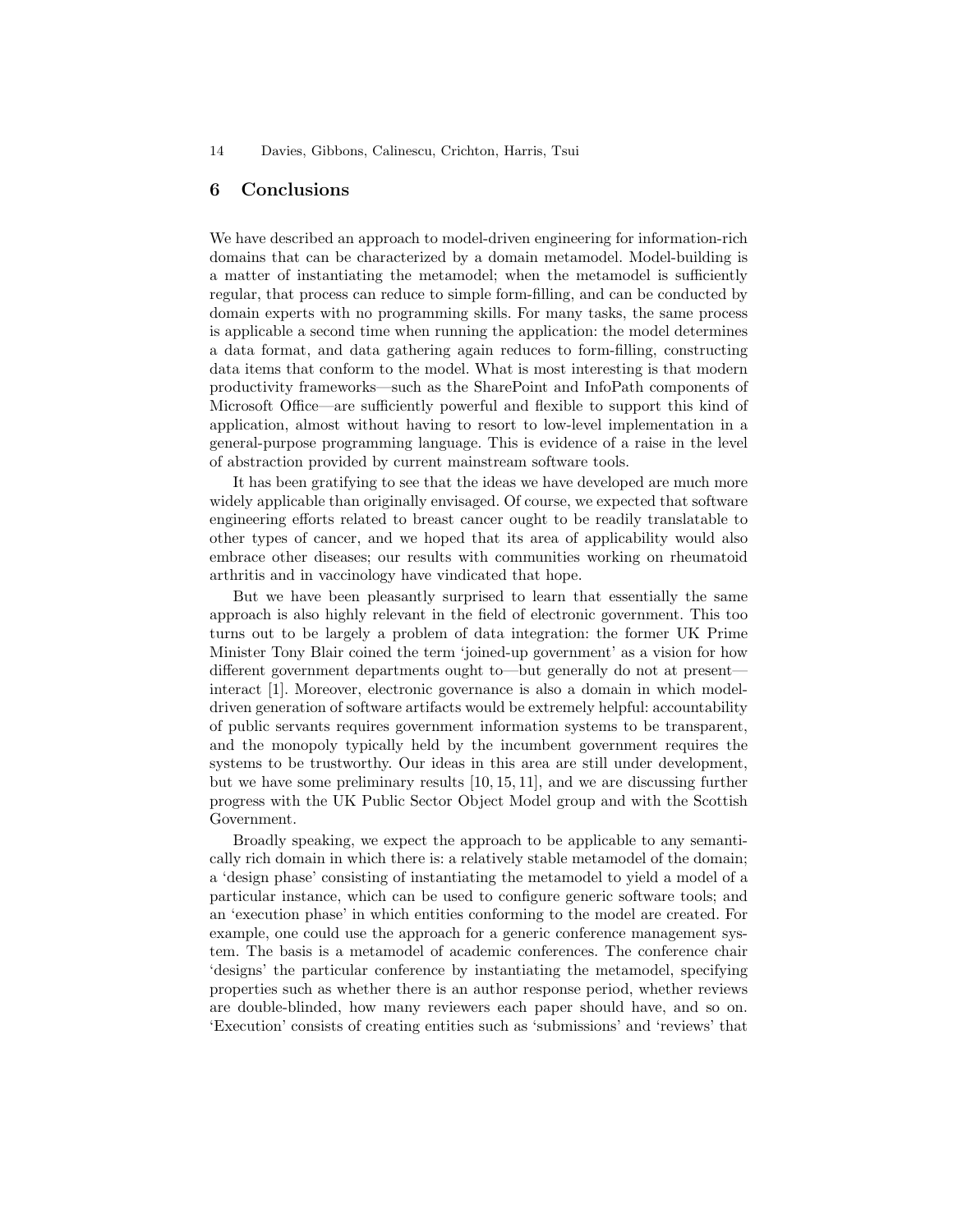conform to conference-specific aspects of the model. The reader can doubtless think of many similar configurable information-gathering exercises.

One aspect of ongoing work is to extend the scope of the metamodel to cover also the temporal aspects of a clinical trial. Although the trial protocol provides structured specifications of static aspects, in terms of common data elements, the dynamic aspects—when interventions should occur—are described only in free text (see the 'meaning' fields in Figure 3). These too could be specified in a structured format in the protocol, in a workflow modelling notation such as BPEL or BPMN, and then used to generate scheduling tools for trial execution. We have conducted some preliminary studies on using such workflow notations to specify and check trial safety properties such as drug interactions [38, 40], but have not yet integrated this work with the rest of the CancerGrid toolchain. The biggest challenge will be to allow the trial designer to describe the temporal aspects of the trial in sufficient detail, without degenerating into a full-blown programming exercise; we hope that workflow patterns [37] and property specification patterns [39] will be helpful in this regard.

## 7 Related Work

The US cancer Biomedical Informatics Grid (caBIG) [36] have a metamodel of clinical trials [21], and have the sharing of cancer clinical data as a primary objective. However, their caCORE software development kit [35] handles only the generation of web service stubs for some aspects of cancer informatics, requiring manual intervention by software developers in order to fill out the logic. Their trial models, in contrast to ours, are not detailed enough to specify the behaviour of these services, and so their generation process can only go as far as an outline rather than a complete implementation.

There are many data interchange formats for medical data, especially for healthcare records—the EN 13606 standard for electronic health record communication (www.en13606.org), the Health Level Seven messaging standards (www.hl7.org), the CDISC Operational Data Model for interchange of clinical data (http://www.cdisc.org/odm), and so on; any of them could be used in conjunction with the CancerGrid metamodel-based tools. Other medical informatics projects are concerned with the integration of data from multiple, distributed databases. For example, VOTES [32] integrates distributed medical data pertaining to a single patient, so that candidate patients for new clinical trials can be identified easily; the query forms used by the VOTES portal resemble those discussed here, but they are encoded manually by software developers familiar with the internal structure of the data sources, rather than being generated from a higher-level model. The PRATA system [9] addresses the XML integration of data extracted from multiple, distributed databases, but based on a user-specified XML schema that requires inside knowledge of the data sources.

Sierra et al. [30] describe a document-centric approach to application development, similar to ours in the sense of involving a domain metamodel, models as structured documents, and model-driven generation of software artifacts; but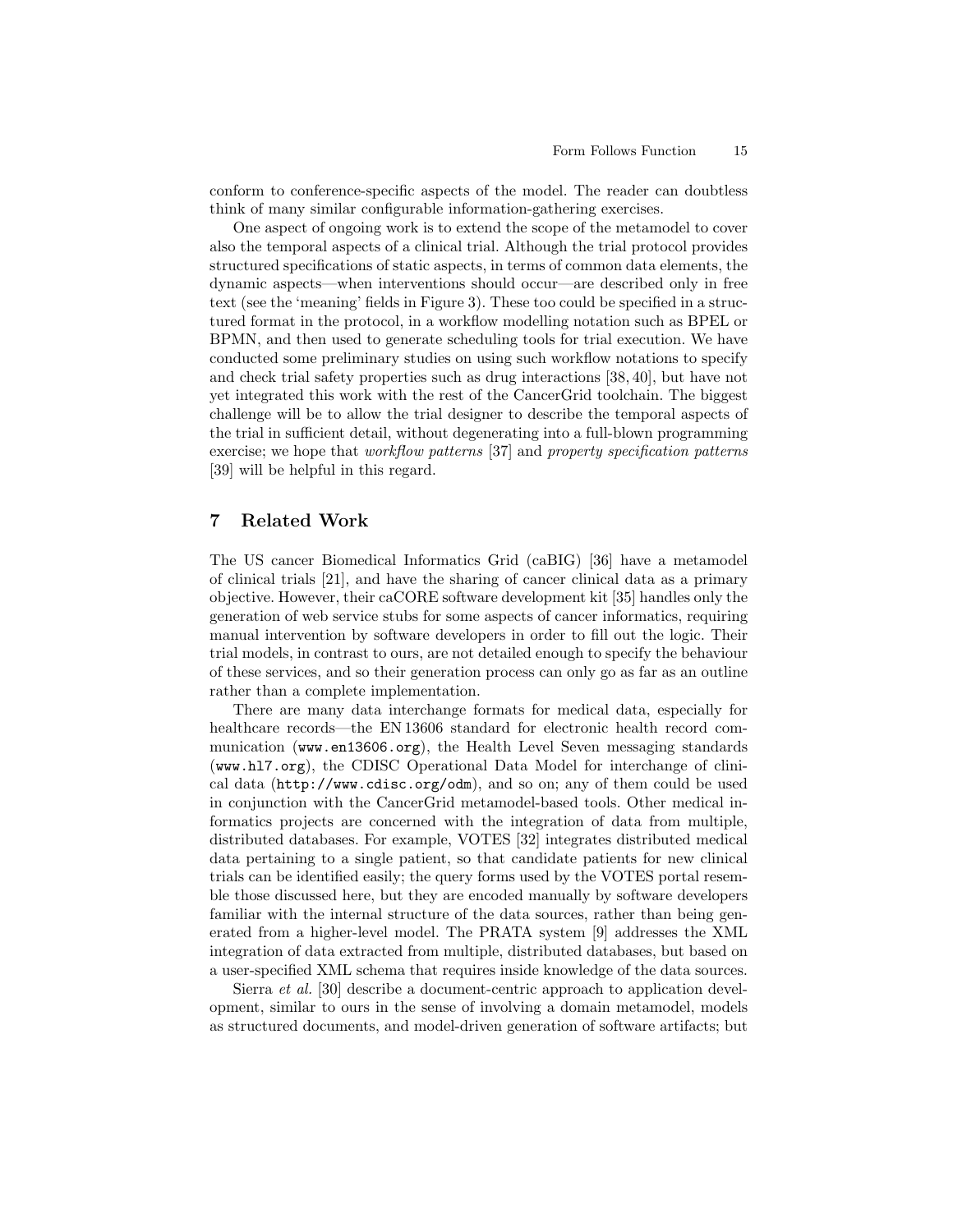they expect domain experts to author models in markup languages like XML rather than by simpler form completion. McLaren and Wicks [22] discuss a generative framework using XML; they present an 'indirect' approach using XSLT to turn an XML model into an XML—or other format of—software artifact, and a 'direct' approach using traditional (for example, Java) code to parse and interpret XML on the fly. (Indeed, there is a continuum of approaches; it is really a question of how much of the behaviour may be precomputed, and how much is left until runtime.) The indirect approach is more agile, and is better while requirements are evolving rapidly; but with a large system, the transformation process may take considerable time, and McLaren and Wicks argue that the 'faster direct implementation is necessary once requirements are well defined'. Our approach is at the indirect end of the spectrum, with very little hand-crafted code; even with our two-stage process, in which end users rather than software engineers initiate model transformations, we do not find the transformation process too time-consuming: maybe the technological landscape has changed enough since 2001 for processing speed no longer to be quite such a concern.

Finally, it is interesting to view our forms-based approach from the perspective of domain-specific languages [18]: one might say that forms present a third style of DSL, in addition to—perhaps in between—the familiar textual and graphical styles.

### 8 Acknowledgements

We would like to acknowledge the other members of the CancerGrid team and related projects—James Brenton, Carlos Caldas, Marta Kwiatkowska, Peter Maccallum, Sylvia Nagl, Aadya Shukla, Matthew Snape, Tianyi Zang—for their contributions towards the ideas presented here. We are also very grateful to the Medical Research Council (grant number G0300648), Research Councils UK (grant number EP/F059345/1), the Engineering and Physical Sciences Research Council (grant number EP/H019944/1), the EU Framework Programme 7 (grant number 228436), and Microsoft Research for funding this work.

Some aspects of the CancerGrid project related to the work described here have also been published elsewhere. An early paper [2] set out the original vision, involving semantic web technology, computational grids, and computersupported collaborative working; as discussed in this paper, many of these original ideas turned out to be unworkable in practice, and the project soon changed direction. A pair of related papers [5, 6] present formal specifications of an early prototype of our form-based approach, but programmed from scratch in Java rather than by configuring an off-the-shelf application (analogous to the firstprinciples implementation discussed in Section 4.2). A companion paper [12] focusses on the metadata aspects supporting shared semantics, rather than on the model-driven technology as described here. An extended abstract [13] briefly discusses the Kathmandu vaccinology study used as a running example in Section 4.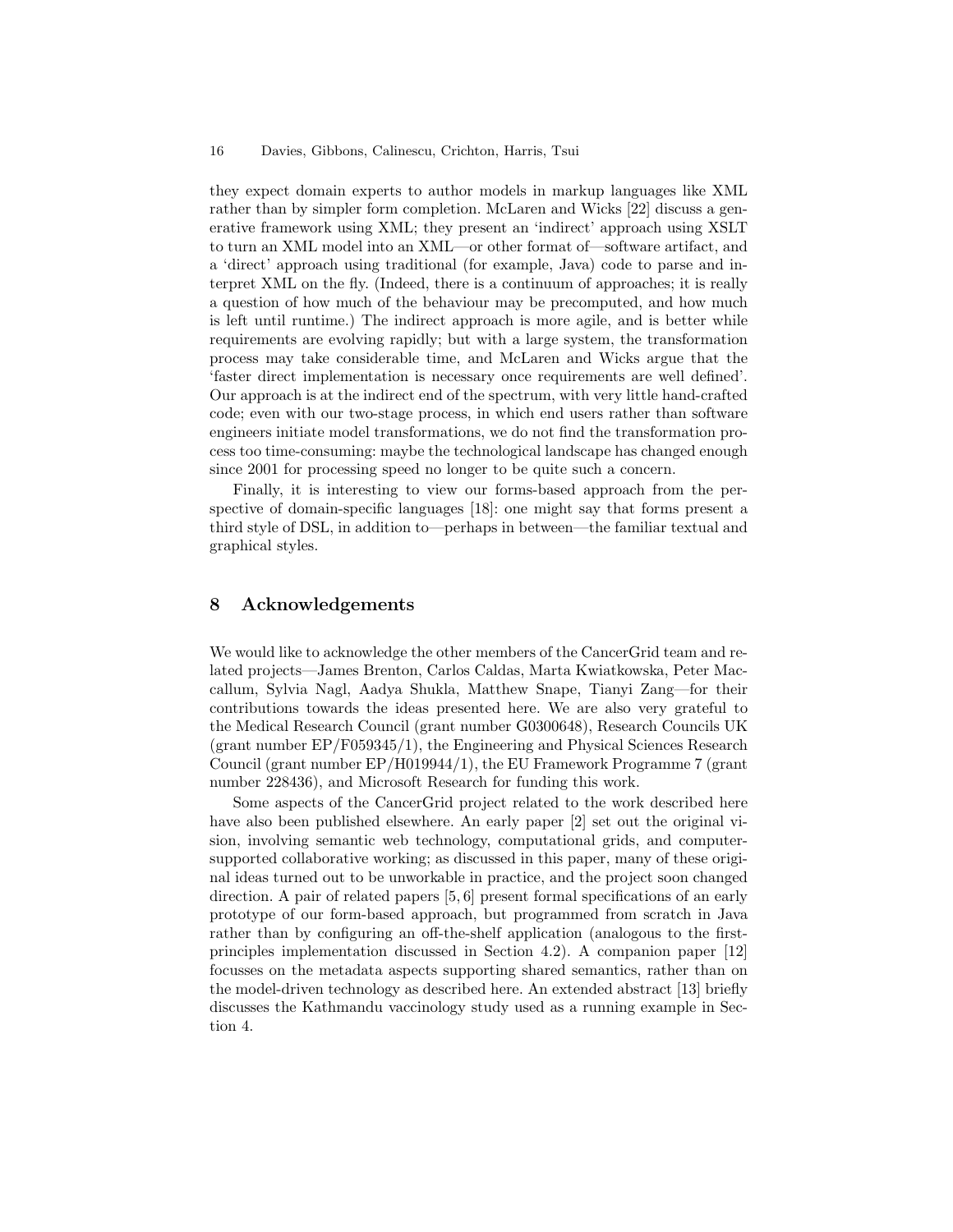# References

- 1. Blair, T.: Modernising government. UK Cabinet Office white paper CM 4310, UK Government (Mar 1999), http://www.archive.official-documents.co.uk/ document/cm43/4310/4310.htm
- 2. Brenton, J., Caldas, C., Davies, J., Harris, S., Maccallum, P.: CancerGrid: Developing open standards for clinical cancer informatics. In: UK E-Science All Hands Meeting (2005)
- 3. Brenton, J., Davies, J., Gibbons, J., Harris, S.: Accelerating cancer research using semantics-driven technology. In: Microsoft eScience Workshop (Dec 2008)
- 4. Brooks, Jr, F.P.: The Mythical Man-Month. Addison-Wesley (1975)
- 5. Calinescu, R.: Model-based SOA generation for cancer clinical trials. In: Skar, L.A., Bjerkestrand, A.A. (eds.) OOPSLA Workshop on Service-Oriented Architectures. pp. 57–71. Portland, Oregon (2006)
- 6. Calinescu, R., Harris, S., Gibbons, J., Davies, J., Toujilov, I., Nagl, S.: Model-driven architecture for cancer research. In: Software Engineering and Formal Methods. pp. 59–68 (Sep 2007)
- 7. CancerGrid website. http://www.cancergrid.org/
- 8. CancerGrid metadata registry (cgMDR). http://www.cancergrid.org/index. php?option=com\_content&id=8:mdrarticle
- 9. Cong, G., Fan, W., Jia, X., Ma, S.: PRATA: A system for XML publishing, integration and view maintenance. In: UK e-Science All Hands Meeting. pp. 432–435 (2006)
- 10. Crichton, C., Davies, J., Gibbons, J., Harris, S., Shukla, A.: Semantic frameworks for e-Government. In: Pardo, T., Janowski, T. (eds.) First International Conference on Theory and Practice of Electronic Governance (ICEGOV) 2007. pp. 30–39 (Dec 2007)
- 11. Crichton, C., Davies, J., Gibbons, J., Harris, S., Shukla, A., Tsui, A.: Semanticsdriven development for electronic government applications. In: HICSS Workshop on Electronic Government (Jan 2009)
- 12. Crichton, C., Davies, J., Gibbons, J., Harris, S., Tsui, A., Brenton, J.: Metadatadriven software for clinical trials. In: ICSE Workshop on Software Engineering in Health Care. IEEE (May 2009)
- 13. Davies, J., Gibbons, J., Harris, S., Metz, J., Pollard, A.J., Snape, M.: Model-driven support for a vaccine study in Kathmandu. In: Microsoft eScience Workshop (Oct 2009)
- 14. Davies, J., Gibbons, J., Harris, S., Warzel, D.: Evolving health informatics: Semantic frameworks and metadata-driven architectures. In: Microsoft eScience Workshop (Dec 2008)
- 15. Davies, J., Harris, S., Crichton, C., Shukla, A., Gibbons, J.: Metadata standards for semantic interoperability in electronic government. In: International Conference on Theory and Practice of Electronic Governance (Dec 2008)
- 16. Earl, H.: Neo-tAnGo: A neoadjuvant study of sequential epirubicin + cyclophosphamide and paclitaxel  $\pm$  gemcitabine in the treatment of high risk early breast cancer with molecular profiling, proteomics and candidate gene analysis. http://public.ukcrn.org.uk/search/StudyDetail.aspx?StudyID=1229 (2007), iSRCTN 78234870
- 17. Fegan, G.W., Lang, T.A.: Could an open-source clinical trial data-management system be what we have all been looking for? PLoS Medicine 5(3) (Mar 2008)
- 18. Fowler, M.: Domain Specific Languages. Addison Wesley (2010)